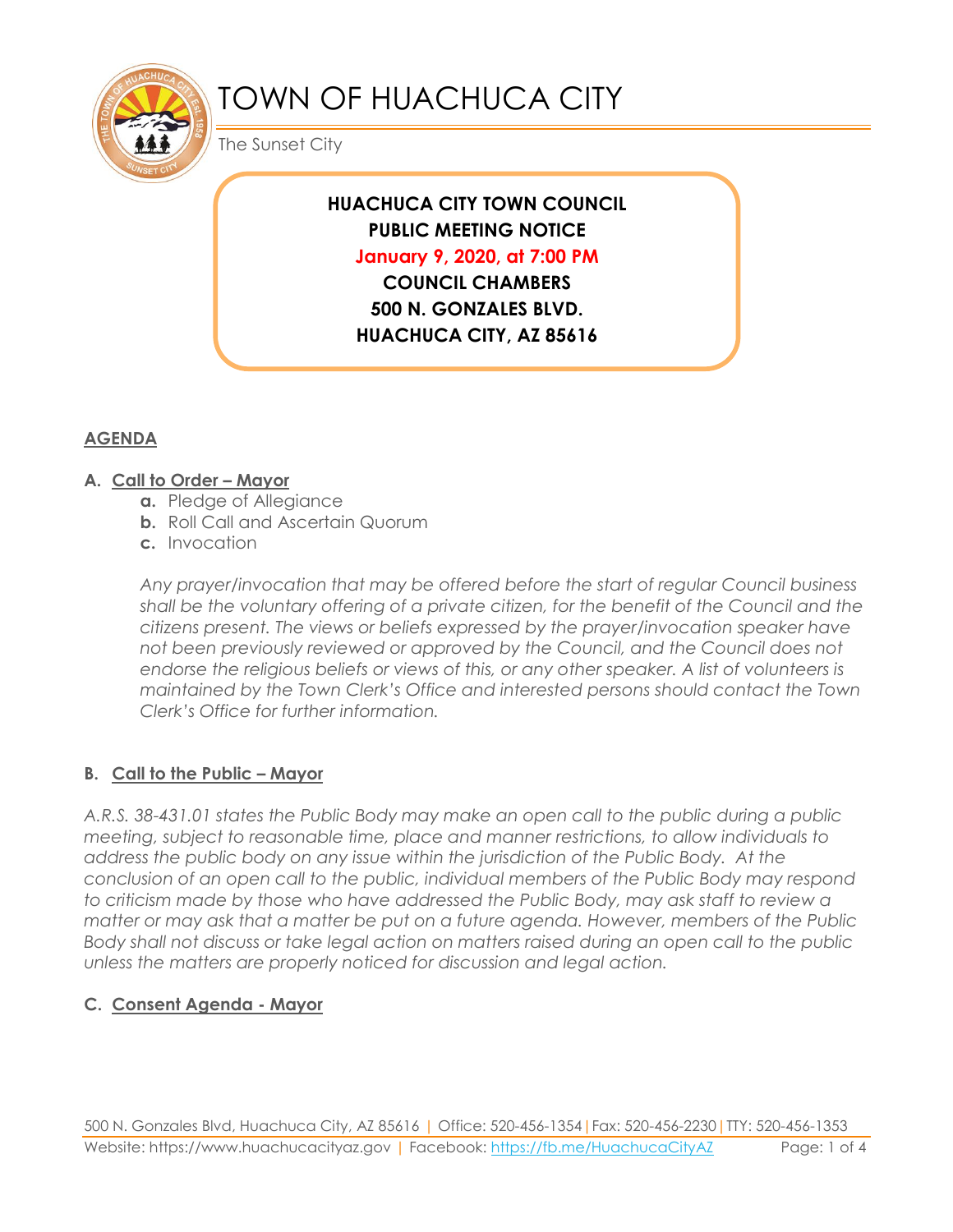*All items listed in the Consent Agenda are considered routine matters and will be enacted by one motion of the Council. There will be no separate discussion of these items unless a Member of the Town Council requests that an item or items be removed for discussion. Council Members may ask questions without removal of the item from the Consent Agenda. Items removed from the Consent Agenda are considered in their normal sequence as listed on the agenda, unless called out of sequence.*

- **C.1 Consider approval of the minutes of the Council Work session held on December 12, 2019.**
- **C.2 Consider approval of the minutes of the Council meeting held on December 12, 2019**
- **C.3 Consider approval of the minutes of the Public Hearing held on December 12, 2019.**
- **C.4 Consider approval of the minutes of the executive minutes from December 12, 2019.**
- **C.5 Consider approval of expenses for Digital History Library Project of \$6,575.00**
- **C.6 Consider approval of the Payment Approval Report in the amount of \$ 242,583.34**
- **C.7 Authorize the declaration as surplus property the following items, to be sold by auction or otherwise disposed of in accordance with Town Policy:**
	- **A. Dusk till Dawn signage**

## **D. Unfinished Business before the Council – Mayor**

*Public comment will be taken at the beginning of each agenda item, after the subject has been announced by the Mayor and explained by staff. Any citizen, who wishes, may speak one time for five minutes on each agenda item before or after Council discussion. Questions from Council Members, however, may be directed to staff or a member of the public through the Mayor at any time.*

**D.1 Discussion and or/Action [Mayor Wallace]:** Council consideration of Resolution No. 2020- 01, to replace the two current north/south yield signs at the intersection of Navajo & Mohave Streets with stop signs; and rescinding Resolution 2019-25, which approved installation of four stop signs.

## **E. New Business Before Council - Mayor**

*Public comment will be taken at the beginning of each agenda item, after the subject has been announced by the Mayor and explained by staff. Any citizen, who wishes, may speak one time for five minutes on each agenda item before or after Council discussion. Questions from Council Members, however, may be directed to staff or a member of the public through the Mayor at any time.* 

**E.1 Discussion only [Mayor Wallace]:** Introduction of Interim Town Manager Eric Duthie.

**E.2 Discussion and or/Action [Mayor Wallace]:** Council consideration of contract with Mountain Power for emergency signal construction/installation.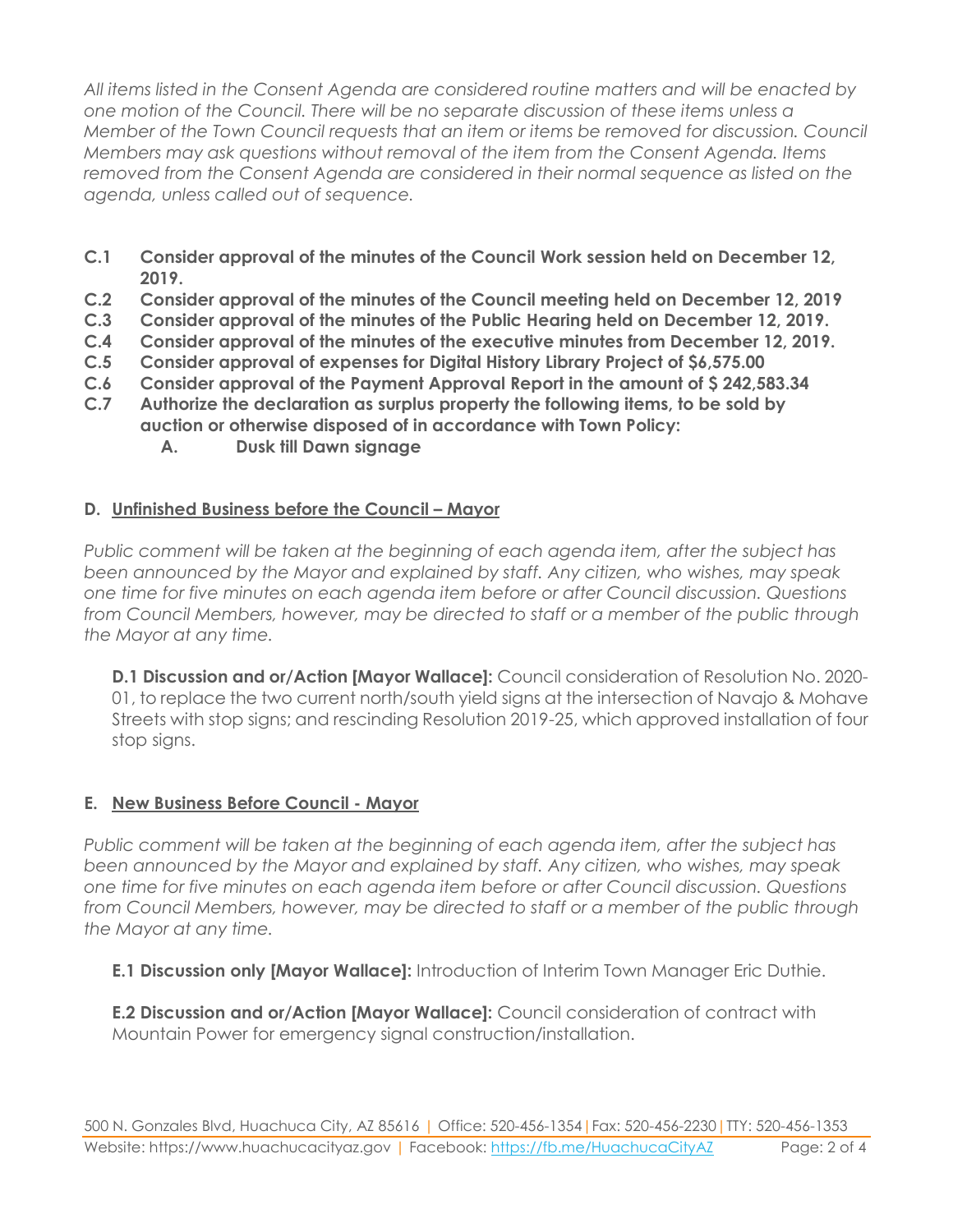**E.3 Discussion and or/Action [Mayor Wallace]:** Council to direct staff to prepare Intergovernmental Agreements with the City of Sierra Vista and the Town of Tombstone for connector bus line services; And to have these agreements prepared for review and possible approval at the February 13, 2020 regular Town Council meeting.

**E.4 Discussion and or/Action [Mayor Wallace]:** Council direction to staff to schedule and prepare for a Council work session to plan the Town bus line connector service and Council identification of bus stop locations**.**

**E.5 Discussion and or/Action [Mayor Wallace]:** Council approval to "write-off" the general fund debt to the landfill fund from 2008-2018 for future audit purposes.

**E.6 Discussion and or/Action [Jim Johnson]:** ORDINANCE NO. 2020-02. AN ORDINANCE OF THE MAYOR AND COUNCIL OF THE TOWN OF HUACHUCA CITY, ARIZONA, AMENDING THE TOWN CODE, TITLE 8 "HEALTH AND SAFETY," TO REMOVE CHAPTER 8.20 "REMOVAL OF LITTER" AND CHAPTER 8.25 "REMOVAL OF DEBRIS AND DILAPIDATED STRUCTURES" BECAUSE THOSE CHAPTERS HAVE BEEN SUPERSEDED BY TITLE 16 OF THE TOWN CODE.

**E.7 Discussion and or/Action [Jim Johnson]:** ORDINANCE NO. 2020-01. AN ORDINANCE OF THE MAYOR AND COUNCIL OF THE TOWN OF HUACHUCA CITY, ARIZONA, AMENDING THE TOWN CODE, TITLE 2, CHAPTER 2.45 "PLANNING AND ZONING COMMISSION" SECTION 2.45.010 "ESTABLISHED" TO ALLOW FOR THE APPOINTMENT OF A HEARING OFFICER TO PERFORM THE DUTIES OF THE PLANNING AND ZONING COMMISSION

**E.8 Discussion and or/Action [Mayor Wallace]:** Renewal of contract with Southwest Building Inspection Service, Inc. [Dr. James Johnson], for Town building, planning and zoning department administration and related services

**E.9 Discussion and or/Action [Jim Halterman]:** Approval of changes in SSR (State Shared Revenues) construction project, as follows:

- Modification to Proposal S1205-19D for Project Case #2019-3, Skyline Drive Change Asphalt Depth from 2" to 3"
- Modification to Proposal S1205-19E, Project Case #2019-4, Town Hall parking lot which adds crack fill to scope of work.

**E.10 Discussion and or/Action [Manager Duthie]:** Approval of final invoice for groundwater study conducted by Hugh A Walker Enterprises (HAWE), as follows:

MW-1 Silt Removal and Top Casing survey in the amount of \$5,500.

**E.11 Discussion and or/Action [Mayor Wallace]:** Approval of Clerk's Training for Clerk Rustine June 8th-June 12th, 2020.

## **F. Items to be placed on future agendas**